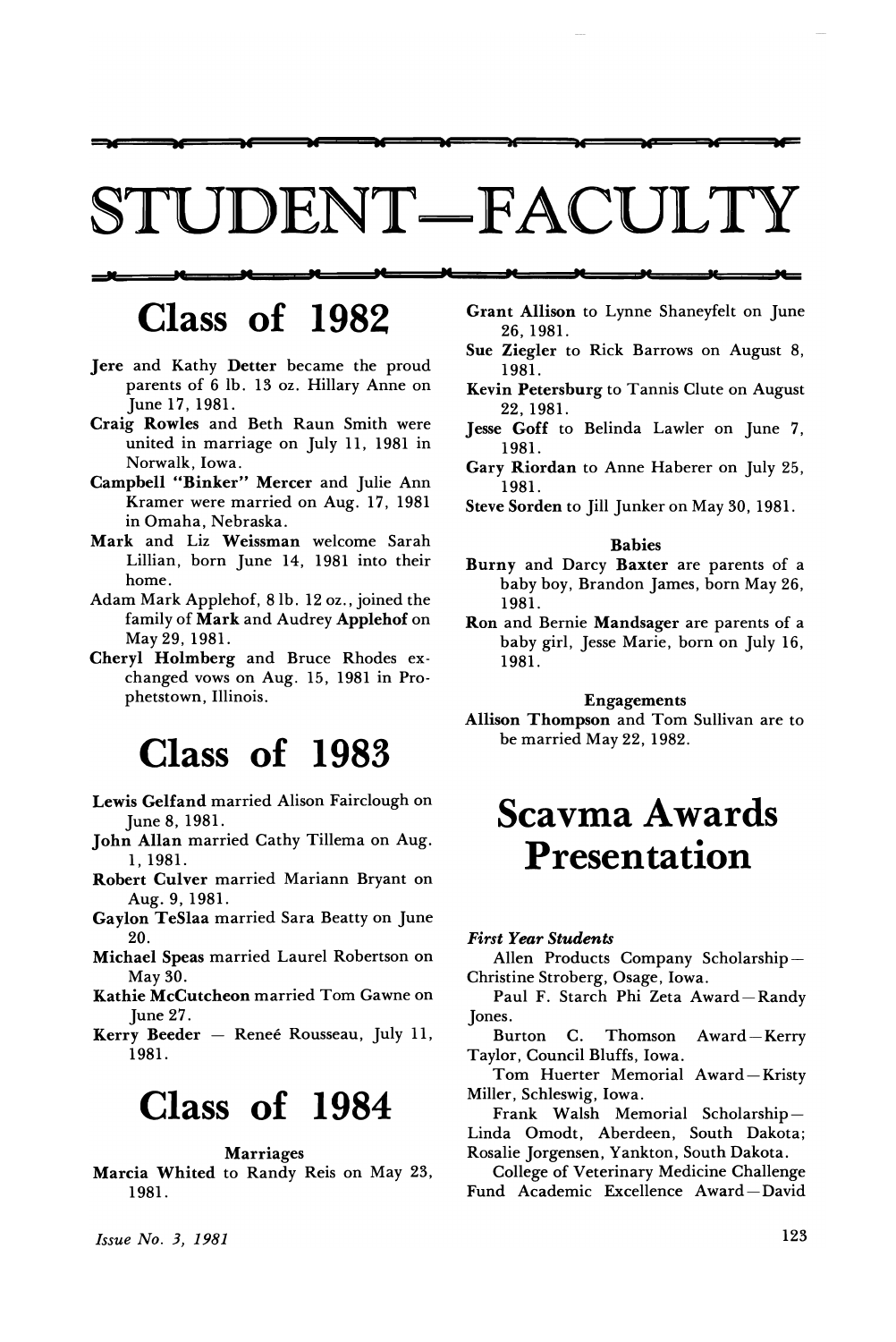Earsom, Holdrege, Nebraska; Patricia Erickson, Grantsburg, Wisconsin; Linda Hansen, Marcus, Iowa.

College of Veterinary Medicine Challenge Fund Service Award-Barbara Stewart, Mt. Vernon, Iowa; Jane Clark, Waunakee, Wisconsin.

Christian Petersen Memorial Scholarship-William Schultz, Holcombe, Wisconsin; Robin Kirkner, Ames, Iowa; Mark Reilly, Cedar Rapids, Iowa.

### *Second Year Students*

Allen Products Company Scholarship-Debra Miller, Gilbert, Iowa.

Charles Steele Memorial Award-Carol Uphoff, Kelley, Iowa.

Southeast Iowa Kennel Club Award-Douglas King, Fairfield, Iowa.

IvaI Athur Merchant Award-William Yost, Des Moines, Iowa.

Frank Walsh Memorial Scholarship-Kathleen Akin, Hawarden, Iowa; Lawrence Elsken, Ames, Iowa.

ISU SCAVMA Auxiliary Award-David Baum, Ames, Iowa.

Dr. O. J. Mayfield Veterinary Medicine Award- Tamara Boettcher, Columbus, NE.

Nelson Laboratories Inc., Scholarship-Lois Saucke, Ames, Iowa.

College of Veterinary Medicine Challenge Fund Academic Excellence Award-Thomas Ellenberger, Ankeny, Iowa; Alan Younkin, Montrose, Iowa; Susan Kimm, Ames, Iowa.

College of Veterinary Medicine Challenge Fund Service Award-Janet Deuel, Superior, Nebraska; Keith Schonewill, Volga, South Dakota.

Scholarship Award-Emery Field, Madison, Nebraska.

Dubuque County VMA Award-Tonya Higgins, Gilbert, Iowa.

### *Third Year Students*

Allen Product Company Scholarship-Lynn Erdman, Milwaukee, Wisconsin.

Merck Veterinary Manual Timothy Anderson, Nevada, Iowa.

Charles Pfizer and Company Award-Larry Carpenter, Sturgis, South Dakota.

Henry Dale Bergman Award-Joseph Flanagan, Omaha, Nebraska.

Lane-Wells Scholarship Award-Gerald Stokka, Cooperstown, North Dakota.

George M. Catt Memorial Scholarship-

Douglas Altrogge, Ames, Iowa; F. Campbell Mercer, Boone, Iowa; Wayne Rychnovsky, Prescott, Iowa.

Frank Walsh Memorial Scholarship-Mark Appelhof, Kranzburg, Iowa; Mary Herold, Cresco, Iowa.

Ralph O. Fuehring Memorial Scholarship-Jean Dejong, Orange City, Iowa.

Bullis Scholarship in Avian Medicine-Mark LaFollette, Des Moines, Iowa.

College of Veterinary Medicine Challenge Fund Academic Excellence Award-Timothy Anderson, Nevada, Iowa; David Ohman, Toledo, Iowa; John Johnson, Ames, Iowa; Patricia Bott, Clinton, Iowa.

'College of Veterinary Medicine Challenge Fund Service Award-David Schuett, Waukesha, Wisconsin; Niles Jennett, Ames, Iowa.

Dr. Timothy Christopherson Memorial Scholarship-Carl Rischen, Pierson, Iowa.

Dr. Margaret W. Sloss Memorial Scholarship-Melida Hedberg, Ames, Iowa.

Dubuque Kennel Club Scholarship-Mark Schoenbaum, Dubuque, Iowa.

Virginia Pet Clinic Scholarship-Charles Miller, Ames, Iowa.

Products Company Award-David Stanley, Ames, Iowa.

### *Fourth Year Students*

IVMA Auxiliary Award-Rebecca Lang, Alleman, Iowa.

Award of the Women's Auxiliary to the AVMA-James Wahl, Anamosa, Iowa.

G. G. Graham Prize-Large Animal: Craig VanBalen, Ames, Iowa; Small Animal: Terry Wood, Doland, South Dakota.

Oris P. Idsvoog Memorial Award-David Ellefson, Sherman, South Dakota.

Riser Small Animal Award-Cheryl Sales, Slater, Iowa.

Pals Veterinary Food Hygiene Award-David Warner, Urbandale, Iowa.

Merck Veterinary Manual Award-Terry Wood, Doland, South Dakota.

Arthur B. Lederer Memorial Award-Rebecca Turnbull, Mt. Pleasant, Iowa.

American Animal Hospital Association Student Award-James Wahl, Anamosa, Iowa.

ISU Veterinary Medicine Alumni Scholarship-Nancy Harrington, Ames, Iowa.

ISU Veterinary Medicine Alumni Association "Gentle Doctor" Award-Daniel McDer-

 $Iowa$  *State Veterinarian*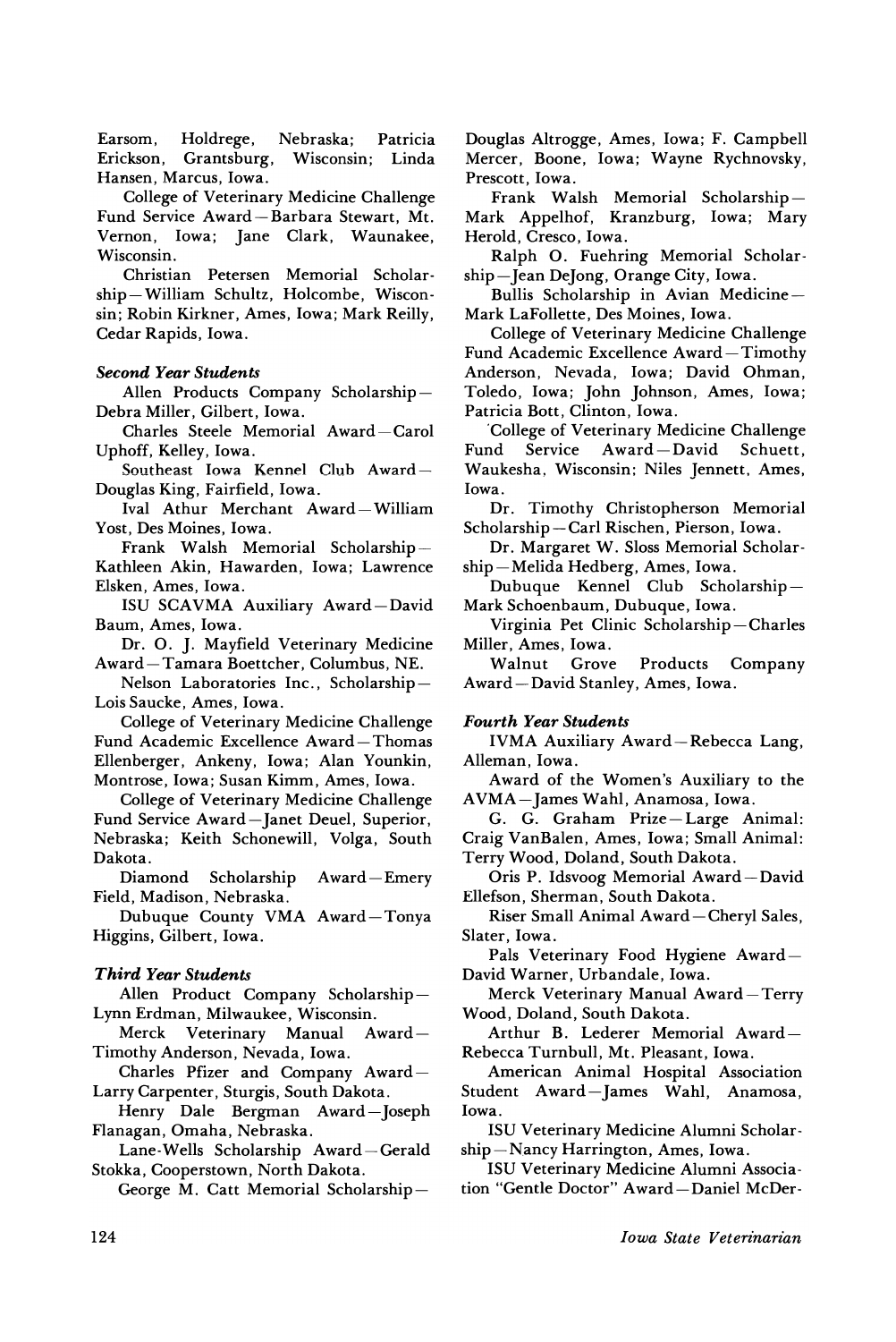mott, Anthon, Iowa. Feline Practitioners Award-Nancy Turnquist, Ankeny, Iowa. Harwal Prize for Pharmacology-Gaylen

Huff, Ames, Iowa.

#### *Other Awards*

Keomah Kennel Club Scholarship-Susan

Yohn (VM III) Muscatine, Iowa.

Hawkeye Kennel Club Award-Edward Briles (VM III) Story City, Iowa.

H. L. Chatterton Memorial Scholarship-Thomas Shroyer (VM II), Cresco, Iowa; Julie Molitor (VM II), Dorchester, Iowa; Lance Weekes (VM II), Dickinson, North Dakota.

Lane-Wells Scholarship Award-Martha Buttrick (VMIII), Harvard, MA.

### Welcome to Class of 1985

Abel, Steven Blaine Adair, Valerie Anderson, Ellen Marie Anson, Mary Alice Apker, Jean Ladonna Arnold, Jeffrey Dean Bahnson, Peter D. Baltzell, David Guy Bjornstad, Jeanette M. Boswell, Richard Seiler Bovard, Scott Edward Brady, Robin Lyn Brainard, Donald Andrew Brookhouser, Gregory John Brown, Burce Norman Buffman, Ronald Wayne Buschette, Sharon Kay Carleton, Deborah Chace, Paul Andrew Champagne, Nina Christ, Mary Kay Cihal, Mary Claire Compton, Lyn Rochelle Connell, David Lawrence Connolly, Timothy Thomas Cooper, Paul Richard Cross, Andrew J. Denney, Patrick Joachim Dietrich, Jeffrey Alan Drager, Dennis Dwayne Drum, Steven Dale Duke, Elizabeth Lynn Dwyer, Roberta Majella Ebert, Mary Ann Ellis, Timothy Scott Feig, Katherine Rek Foley, James Patrick Frana, Timothy Steven Frenette, Michael Doran Frost, Patrice Ann Fuhrman, Monte William

Fukushima, Alan Shiro Gabel, Gregory Kent Galisky, Elaine Suzan Garver, Bruce Howard George, Norman LaVere Gibbens, Judith Louise Gold, Charles Russel Griffioen, Joseph Byron Gustafson, John Michael Haddy, Craig Joseph Hagebock, Joyce Pruner Haglan-Lynch, Colleen C. Hansen Zylstra, Jean Marie Hansen, Steven Robert Harman, Scott Fraser Harmelink, Marcia Ruth Hauser, Mark Arthur Hawkins, Barbara Ann Hemenway, Carl Church Henning, Michael Lee Herrick, Michael Gerard Holding, Judy Kay Huck, Leslie Gene Huston, Michael Clark Ivey, Camille Rogers Jacobs, Terry Marc Janssen, Jay Ray Kaliher, Sean Eugene Keller, Mark Lee Kesler, Richard M.J. Leibold, Michelle Ann Leiting, Reed Joseph Main, Mark Randall Martin, Del Rae Anne Martsching, Sandra Lee McConnell, Joni Lynn Messner, Janet Louise Migdal, Carol Anne Miller, Elizabeth Ann Moeller, Suzanne Marie

Moore, Leah Ellen Morrow, Catherine Joan Muir, Steve Kent Nadrchal, Donald N. Nibbelink, Stuart Kent Novotny, David Louis O'Donnell, Michael William Paplham, Kim Ann Piontkowski, Michael D. Pollock, Thomas Lloyd Radakovich, Philip Curtis Reinke, Joanna Robuccio, Joseph Anthony Rohlk, Thomas Lee Rowley, Glenna Rae Ryan, Paul Edward Scheeper, Karen Ann Schiltz, John Joseph Schlater, Jack Lee Schmitt, Mary Ann Schultz, Gary Lee Schulz, Kurt Douglas Seger, Linda Louise Sharp, Randy Len Skog, William Joseph Smith, Richard Alan Snyder, Paul William Sofranko, Denise Maurine Spiker, Leonard Eugene Jr. Stevens, Gary Eugene Stoltenow, Charles Loyal Stram, Gregory Stanton Taylor, Scott Paul Tuttle, Lisa Ellen Van Buskirk, Lori Sue Vande Griend, Scott Michael Ver Heul, Gregory Paul Willer, Randy Lee Wolpert, Steven Anthony Yeske, Paul Emil Zook, Irvin Lee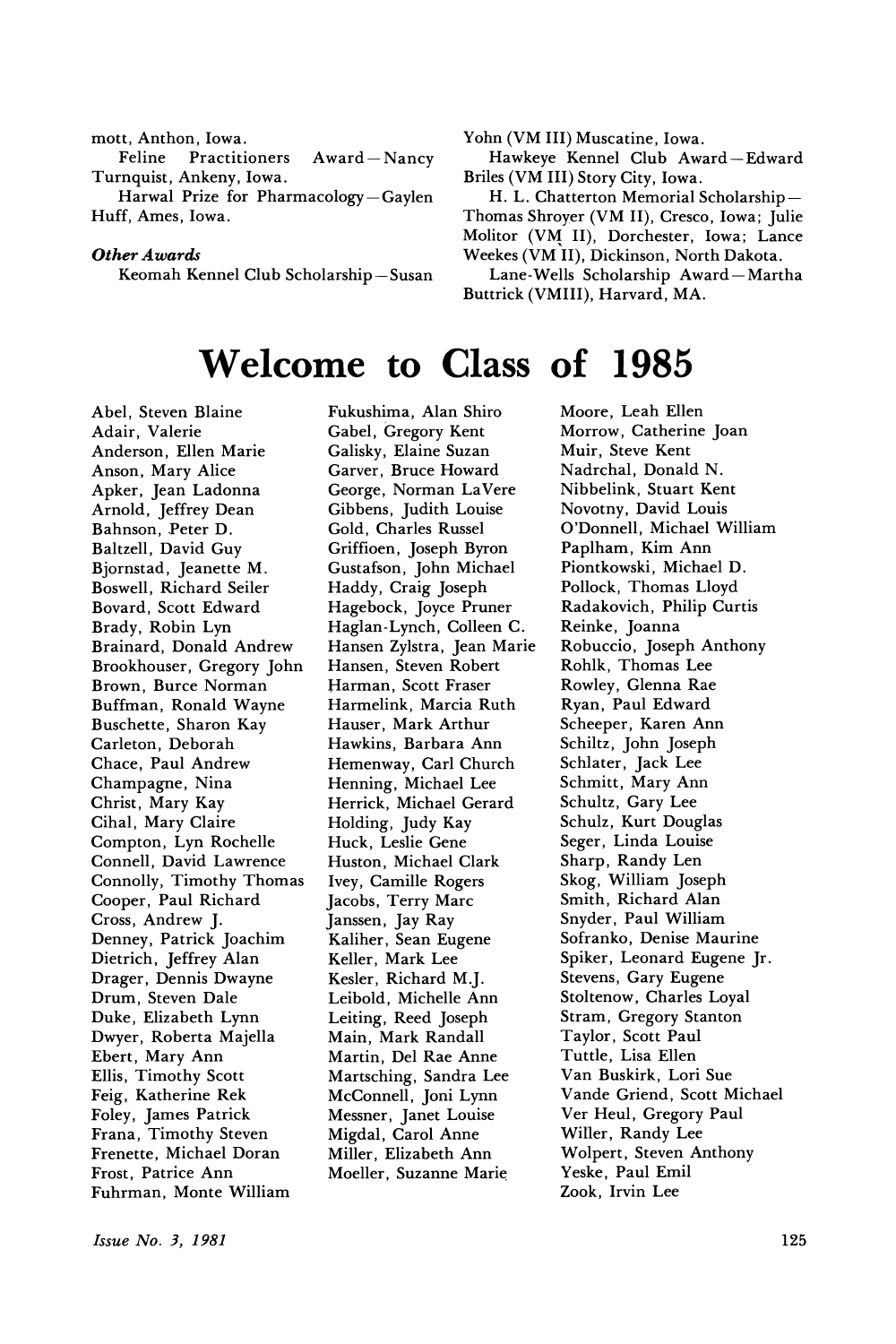# **New Faculty Members**

### Pathology

Joachim Pohlenz-Associate Professor

### Physiology and Pharmacology

Bruce Kunkel- Adjunct Instructor Kay Carter-Adjunct Instructor

#### Anatomy

William Ireland - Assistant Professor

### Microbiology

Mary Mouw-Adjunct Instructor

### Clinical Sciences

Roger Genetzky - Assistant Professor John McGruder-Instructor Steven Hopkins-Assistant Professor Robert Foss-Intern Florence Raitano - Intern Joann Kean-Intern Richard Riese-Resident

### Diagnostic Laboratory

Dale Miskimins- Postdoctoral Associate Dennis P. Wages-Postdoctoral Associate Martin D. Ficken-Postdoctoral Associate

# **Faculty Leaving**

Several faculty members have accepted new positions elsewhere in recent months. We have enjoyed having them with us, and we wish them well in their new endeavors.

Dr. Loren Appell in Clinical Sciences will now be teaching at Oregon State University

Dr. William Wilson, formerly in Clinical Sciences, is now at the University of California.

Dr. Davis of Veterinary Microbiology has returned to England.

Drs. Julia and Michael Riley will be work· ing at the International Research and Development Corporation in Mattawan, Michigan. They formerly were part of the Department of Pathology.

Dr. Russell Mitten is now at the University of Melbourne in Melbourne, Australia. Dr. Mitten worked in the Department of Clinical Sciences. ,

Dr. David Graham of the Department of Pathology has gone to Cornell University and will join their Department of Avian and Aquatic Animal Medicine.

Drs. R.M. and J. Löfstedt of Clinical Sciences.

# **1981 Norden Distinguished Teacher Award**

Dr. Franklin Ahrens was chosen to receive the 1981 Norden Distinguished Teacher Award. The award is presented annually by Norden Laboratories to a faculty member for his/her contribution to Veterinary Educa· tion. Dr. Ahrens received a memorial plaque and a check for \$400 along with the award.



**Dr.** Franklin Ahrens

### $Iowa$  *State Veterinarian*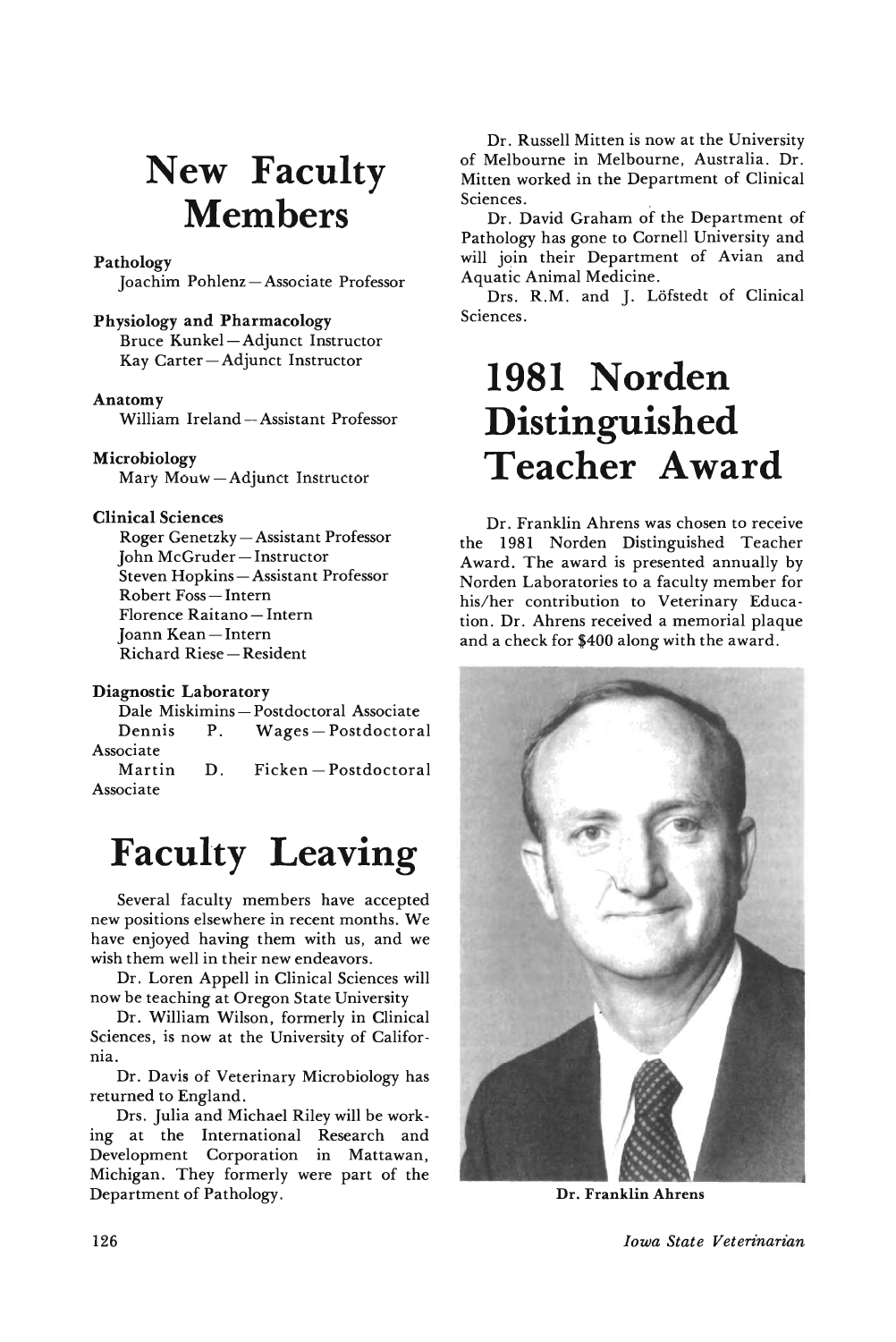Dr. Ahrens received his DVM from Kansas State University in 1959. He then spent a year at the University of Minnesota as a resident clinician. In 1960, Dr. Ahrens entered the U.S. Air Force, where he attained the rank of Lieutenant/Captain in the Veterinary CQrps, serving for 3 years in Laon, France. Upon completing his military duty, he obtained a position as Research Assistant at Cornell University. He later received his M.S. (65) and Ph.D. (68) degrees at Cornell, majoring in pharmacology, and with minors in pathology and biochemistry.

Dr. Ahrens joined the staff at Iowa State University in 1968 as an Assistant Professor in the Department of Physiology and Pharmacology. He served as Acting Chairman of the department in 1979. He has been actively involved in toxicology research and has published many articles. Dr. Ahrens lives in Ames with his wife and four children.

### In Memorium Dr. Russel L. Kemp

With the death of Russell L. Kemp on September 17, 1981, the student body, faculty, and university lost a valued professor and colleague. His enthusiasm for life and desire for excellence have touched many who will remember his dedication, brilliance, and concern. Dr. Kemp's excitement at seeing students learn, and patience with those who didn't was blended in a unique fashion with his openness, active listening, insight, intelligence, and humor. This made "the parasitology experience" special, creating an atmosphere of learning and fun. During his fourteen years of service to the students and staff at Iowa State, he made a lasting impression with lasting contributions. Dr. Kemp helped to establish, and then continuously improved upon, the student-oriented parasitology course, including a large catalogue of auto-tutorial aids. At the time of his death, Dr. Kemp was expanding these aids to include computer-programmed instruction and programming of all pathology reports for research and education. Dr. Kemp was also instrumental in planning the new veterinary medical facility, particularly the planning of the Department of Veterinary Pathology.

Humor and intelligence hallmarked Dr. Kemp's relationship with students and faculty. Instances such as: a pet gordian worm, dubbed the "brookworm" and "Gordy," accompanying him to lab for 3 months; being applauded by the Class of '83 when giving a quiz over expected material on *Dirofilaria immitis*; comparing a certian parasitology exam to the equivalent of pithing frogs; cartooning on the blackboard; pleading for a few gallons of feces from a lamb with coccidiosis; and being able to discuss intelligently, diverse subjects from hobbies to politics, from science to the arts. Such instances will cause those who knew Dr. Kemp to smile when they remember him.

Dr. Kemp's varied interests reached from flying, sailing, acting, and ham radio operation to tropical medicine, coccidiosis, and blackhead in turkeys. Dr. Kemp was a scoutmaster for several years and passed advanced training for scoutmasters, earning the woodbadge. He was also on the scouting commissioner's staff for Broken Arrow District.

Dr. Kemp's academic and professional involvements included membership in numerous associations: The American Society of Parasitologists, Society of Protozoology, American Society of Avian Pathologists, Poultry Science Association, American Society of Tropical Medicine and Hygiene, and the editorial advisory board for *Avian Diseases*. His faculty committee memberships included the ISU Faculty Council, College of Veterjnary Medicine Curriculum Committee, Student AVMA Bookstore Committee - Advisor, Computer Advisory Committee, College of Veterinary Medicine Educational Resources Committee, the Animal Resources Committee, several graduate student committees, and the Traffic Council. His membership in honorary societies included Phi Kappa Phi, Sigma Xi, Phi Sigma, Gamma Sigma Delta, and-Phi Zeta.

Dr. Kemp received his BA from the College of Wooster (Ohio) and received his Ph.D. from the University of Georgia. He came to the College of Veterinary Medicine in 1967 as Associate Professor and in 1973 was promoted to Professor in the Department of Veterinary Pathology.

Born in 1936 to Russell and Louise Kemp in Mansfield, Ohio, Dr. Kemp is survived by his wife, Toby; his mother, Louise Kemp, Ashland, Ohio; his children, Gary, Karen,